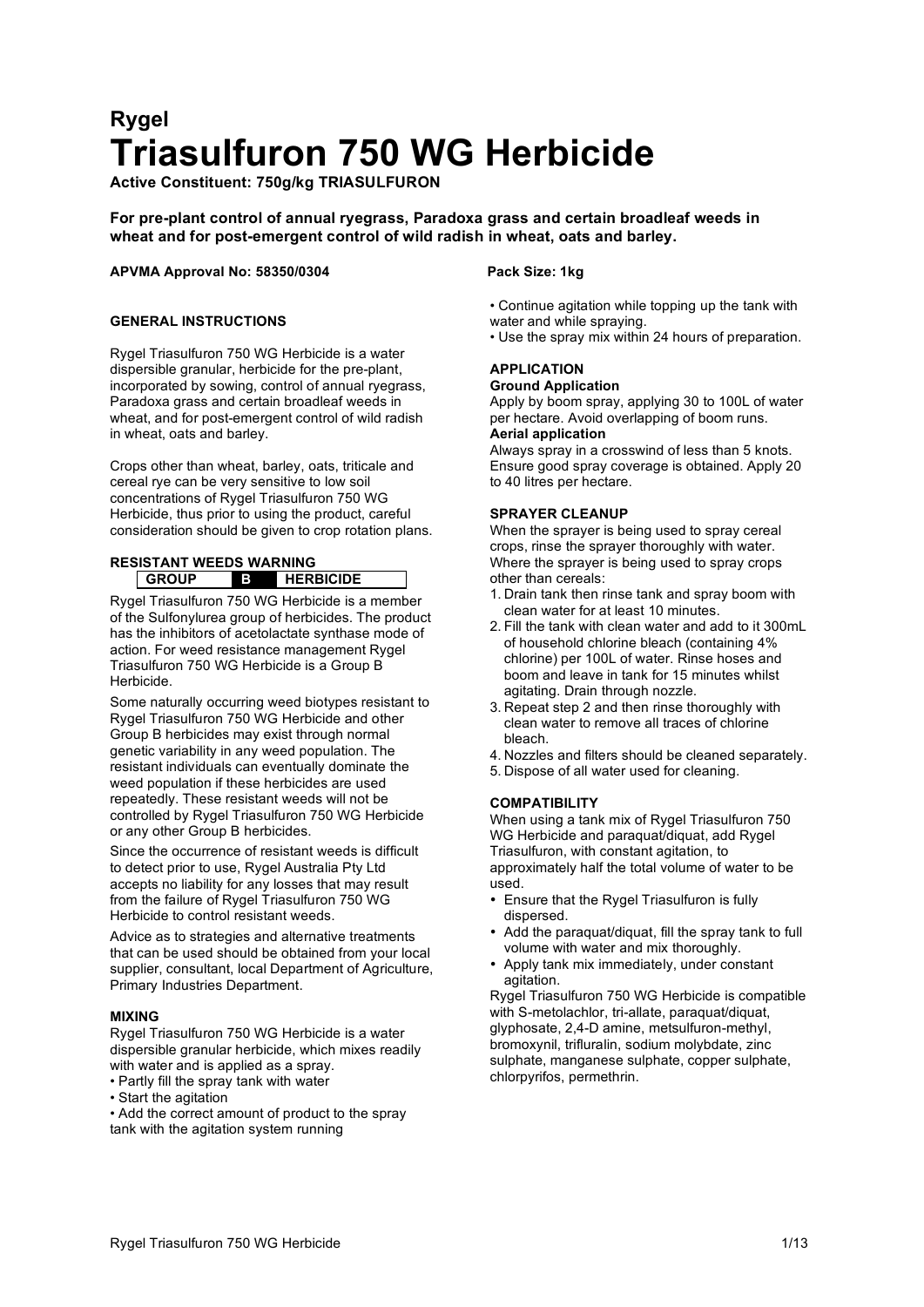# **CROP ROTATION GUIDELINES PRE-EMERGENT APPLICATION**

# **Where the product is applied at the rate of 30-35g/ha:**

Unless otherwise specified (see table below), wheat, barley, oats, triticale and cereal rye can be planted the following season without restrictions.

For other specified crops Rygel Triasulfuron 750 WG Herbicide treated area may be replanted after the interval indicated in the table below. These recommendations are made on the assumption that Rygel Triasulfuron 750 WG Herbicide is applied to a wheat crop that reaches maturity in the season of application.

| Soil pH<br>$(1:5$ Soil:<br><b>Water</b><br><b>Suspension</b><br>Method) | <b>State</b>                  | <b>Replanting</b><br>Interval | <b>Minimum</b><br>Rainfall<br><b>Requirements</b><br>between<br>application and<br>sowing the<br>following crop | Crop                                                                                                                                              |
|-------------------------------------------------------------------------|-------------------------------|-------------------------------|-----------------------------------------------------------------------------------------------------------------|---------------------------------------------------------------------------------------------------------------------------------------------------|
| 6.5 or less                                                             | WA, SA, NSW,<br>Vic, Qld only | 12 months                     | 300mm                                                                                                           | Field Peas, Linseed, Lucerne, Lupins,<br>Medics**, Subterranean Clover**, Faba<br>Beans, Chickpeas and Canola.                                    |
|                                                                         | NSW, Qld only                 | 15 months                     | 700mm                                                                                                           | Sorghum, Maize, Soybean, Cotton, Cowpea<br>and Mung Bean.                                                                                         |
|                                                                         |                               | 18 months                     | 900 <sub>mm</sub>                                                                                               | Sunflowers.                                                                                                                                       |
| 6.6 to 7.5                                                              | NSW, Qld only                 | 12 months                     | 500 <sub>mm</sub>                                                                                               | Chickpeas and Canola                                                                                                                              |
|                                                                         |                               | 15 months                     | 700mm                                                                                                           | Sorghum, Maize, Soybean, Cotton, Cowpea<br>and Mung Bean.                                                                                         |
|                                                                         |                               | 18 months                     | 900mm                                                                                                           | Sunflowers.                                                                                                                                       |
|                                                                         | WA, SA, Vic<br>only           | 22 months                     | 500 <sub>mm</sub>                                                                                               | Field Peas, Linseed, Lucerne, Lupins,<br>Medics**, Subterranean Clover**, Faba<br>Beans, Chickpeas, Canola, Sorghum, Maize,<br>Soybean and Cotton |
| 7.6 and 8.5                                                             | Vic, SA only                  | 12 Months                     | 250mm                                                                                                           | Barley, Oats, Cereal Rye for grain crops.                                                                                                         |
|                                                                         |                               |                               | 300 mm                                                                                                          | Barley, Oats, Cereal Rye for hay crops.                                                                                                           |
|                                                                         | NSW, Qld only                 | 12 months                     | 500 <sub>mm</sub>                                                                                               | Chickpeas and Canola.                                                                                                                             |
|                                                                         |                               | 18 months                     | 700 mm                                                                                                          | Sorghum, Maize, Soybean, Cotton, Cowpea<br>and Mung Bean.                                                                                         |
|                                                                         | WA, SA, Vic<br>only           | 24 months                     | 700mm                                                                                                           | Field Peas, Linseed, Lucerne, Lupins,<br>Medics**, Subterranean Clover**, Faba<br>Beans, Chickpeas, Canola, Sorghum, Maize,<br>Soybean and Cotton |
| <b>8.6 and</b>                                                          | Vic, SA only                  | 12 months                     | 250 mm                                                                                                          | Barley, Oats, Cereal Rye for grain crops.                                                                                                         |
| above                                                                   |                               |                               | 300 mm                                                                                                          | Barley, Oats, Cereal Rye for hay crops.                                                                                                           |
|                                                                         | WA, SA, NSW,<br>Vic. Qld only | 24 months                     | 700 mm                                                                                                          | Field Peas, Linseed, Lucerne, Lupins,<br>Medics**, Subterranean Clover**, Faba<br>Beans, Chickpeas, Canola, Sorghum, Maize,<br>Soybean and Cotton |

\*\* Includes natural regeneration of subterranean clover and medics.

For all other crops a replanting interval of 24 months has to be observed.

#### **Where the product is applied at 10-15g/ha plus 830mL of 480g/L trifluralin:**

Where the pH is less than 7.5 the following crops can be replanted from 9 months after application providing 300mm of rainfall has been recorded; field peas, canola, chickpeas, medics, clover, lucerne, safflower, lupins, cereal rye, barley, oats, wheat, Triticale. Where rainfall is less than 300mm for this period further advice should be sought from Rygel.

Where the pH is above 7.5 the following crops can be replanted 9 months after application of Rygel Triasulfuron – cereal rye, wheat, oats, barley, triticale.

Where the pH is above 7.5 the following crops can be replanted 12 months after application of Rygel Triasulfuron providing 350mm of rainfall has been recorded; field peas, canola, chickpeas, medics, clover, lucerne, safflower, lupins. Where less than 350mm of rain has fallen between application and sowing the crop, further advice should be sought from a Rygel representative.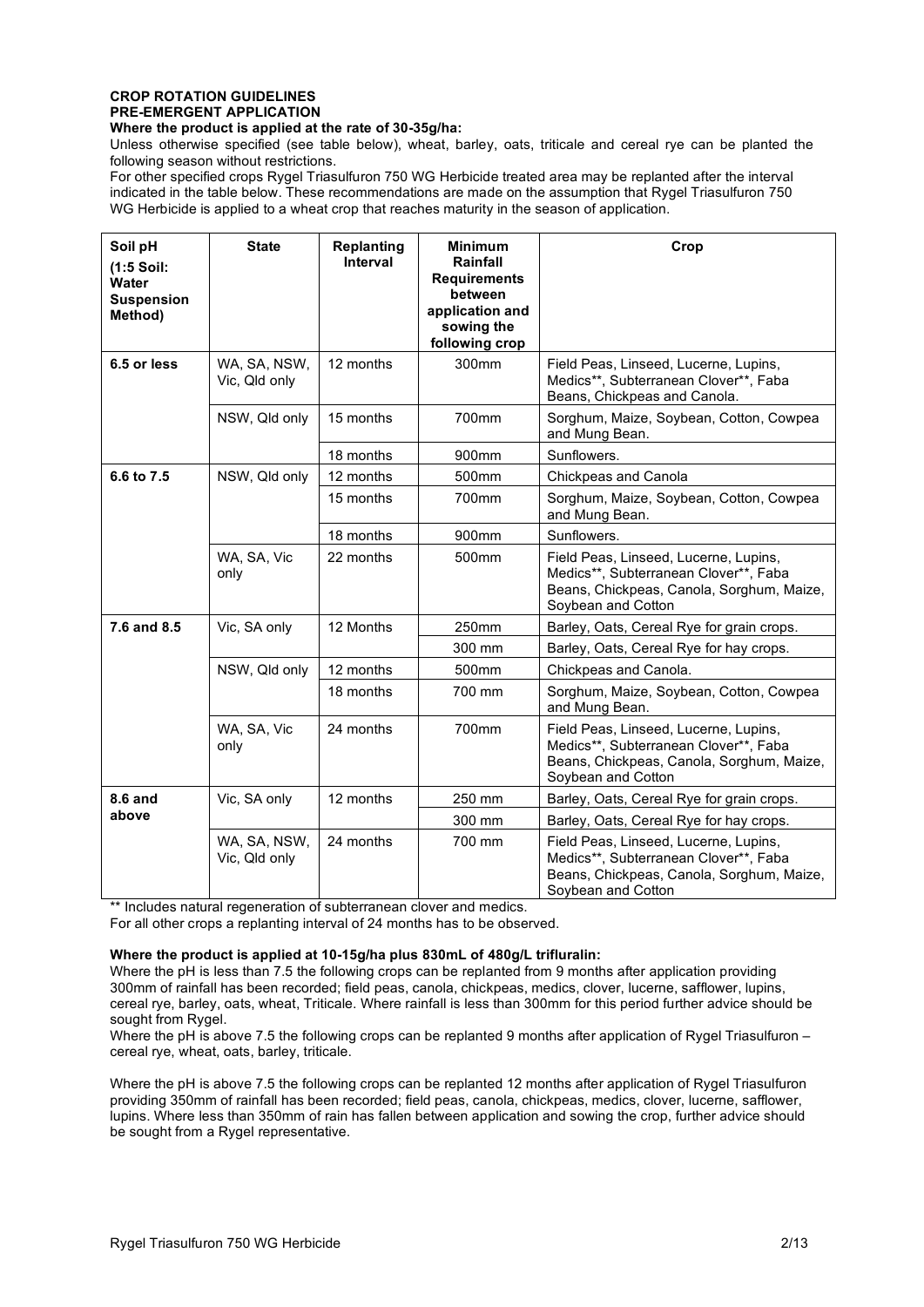## **CROP ROTATION GUIDELINES POST-EMERGENT APPLICATION**

| Soil pH<br>(1:5 Soil: Water<br><b>Suspension Method)</b> | <b>State</b>             | <b>Replanting</b><br>Interval | Crop                                                                                                                                 |
|----------------------------------------------------------|--------------------------|-------------------------------|--------------------------------------------------------------------------------------------------------------------------------------|
| 6.5 or less                                              | WA, SA, NSW,<br>Vic only | 7 months                      | Field Peas, Linseed, Lucerne, Lupins, Medics**,<br>Subterranean Clover**, Faba Beans, Chickpeas<br>and Canola.                       |
|                                                          |                          | 14 months                     | Sorghum, Maize, Soybean and Cotton,                                                                                                  |
| 6.6 to 8.0                                               | WA, SA, NSW,<br>Vic only | 20 months                     | Chickpeas, canola, sorghum, maize, soybean,<br>cotton, field peas, linseed, lucerne, medics**,<br>subterranean clover**, faba beans. |

\*\* Includes natural regeneration of Subterranean Clover and Medics.

For all other crops a replanting interval of 24 months has to be observed.

These recommendations are made on the assumption that Rygel Triasulfuron 750 WG Herbicide is applied to a wheat crop that reaches maturity in the season of application.

Where Rygel Triasulfuron 750 WG Herbicide is used on soil types with pH greater than 8 (1:5 soil: water suspension method), further advice should be sought from Rygel regarding crop rotation guidelines, except for barley, cereal rye, oats, triticale and wheat.

#### **CROP ROTATION GUIDELINES (tank mixture of Rygel Triasulfuron 750 WG Herbicide and terbutryn)** The following crops can be planted after an application of Rygel Triasulfuron and terbutryn.

In areas where pH is less than 7.5 -

**9 months** after an application: barley, cereal rye, chickpeas, faba beans, field peas, lupins, medics, oats, canola, safflower, sub-clover, Triticale, wheat.

In areas where pH is greater than 7.5 -

**9 months** after an application: barley, cereal rye, oats, Triticale, wheat.

**14 months** after an application: cotton, maize, sorghum, soybeans, and sunflowers. Where residual herbicides are applied following an application, the crop rotational guidelines for these products must be followed. **22 months** after an application: chickpeas, faba beans, field peas, lupins, medics, canola, safflower, and subclover.

For all other crops, advice should be sought from Rygel Australia Pty Ltd.

# **PRECAUTIONS**

Some crop yellowing or crop retardation may occur where a stress factor such as water logging, drought, excessive soil acidity or alkalinity or trace element deficiency, disease - rhizoctonia, Take All, cereal cyst nematodes or soil insects are present or occur following application.

Special care should be taken with regard to the application of Rygel Triasulfuron to durum wheats as these may be more sensitive where the above stresses are present. In these situations crop recovery will be rapid provided the stress factors DO NOT continue exerting a negative effect on the crops growth.

Crop retardation may also occur in some instances where considerable late summer/early autumn weed growth occurs. Weeds such as goosefoot *Chenopodium spp* can release herbicidally active compounds into the soil.

#### **RE-ENTRY PERIOD**

DO NOT enter treated area without protective clothing until spray has dried.

**PROTECTION OF CROPS, NATIVE AND OTHER NON-TARGET PLANTS**

DO NOT apply on or near shrubs, trees, lawns or crops other than wheat, oats and barley. DO NOT drain or flush equipment on or near desirable trees or other plants, where their roots may extend or in situations where by movements of soil, or seepage, absorption of the herbicide may occur.

DO NOT apply under weather conditions or from spraying equipment that may cause spray to drift onto nearby susceptible plants/crops, cropping lands or pastures.

DO NOT allow spray to drift onto adjacent crops and non-target desirable plants.

DO NOT allow spray to drift onto adjacent fallow land.

#### **PROTECTION OF WILDLIFE, FISH, CRUSTACEAN AND ENVIRONMENT**

DO NOT contaminate streams, rivers or waterways with the chemical or used containers.

#### **STORAGE AND DISPOSAL KEEP OUT OF REACH OF CHILDREN**

Store in the closed, original container in a dry, cool, well-ventilated area out of direct sunlight. Triple or preferably pressure rinse containers before disposal. Add rinsings to spray tank. Do not dispose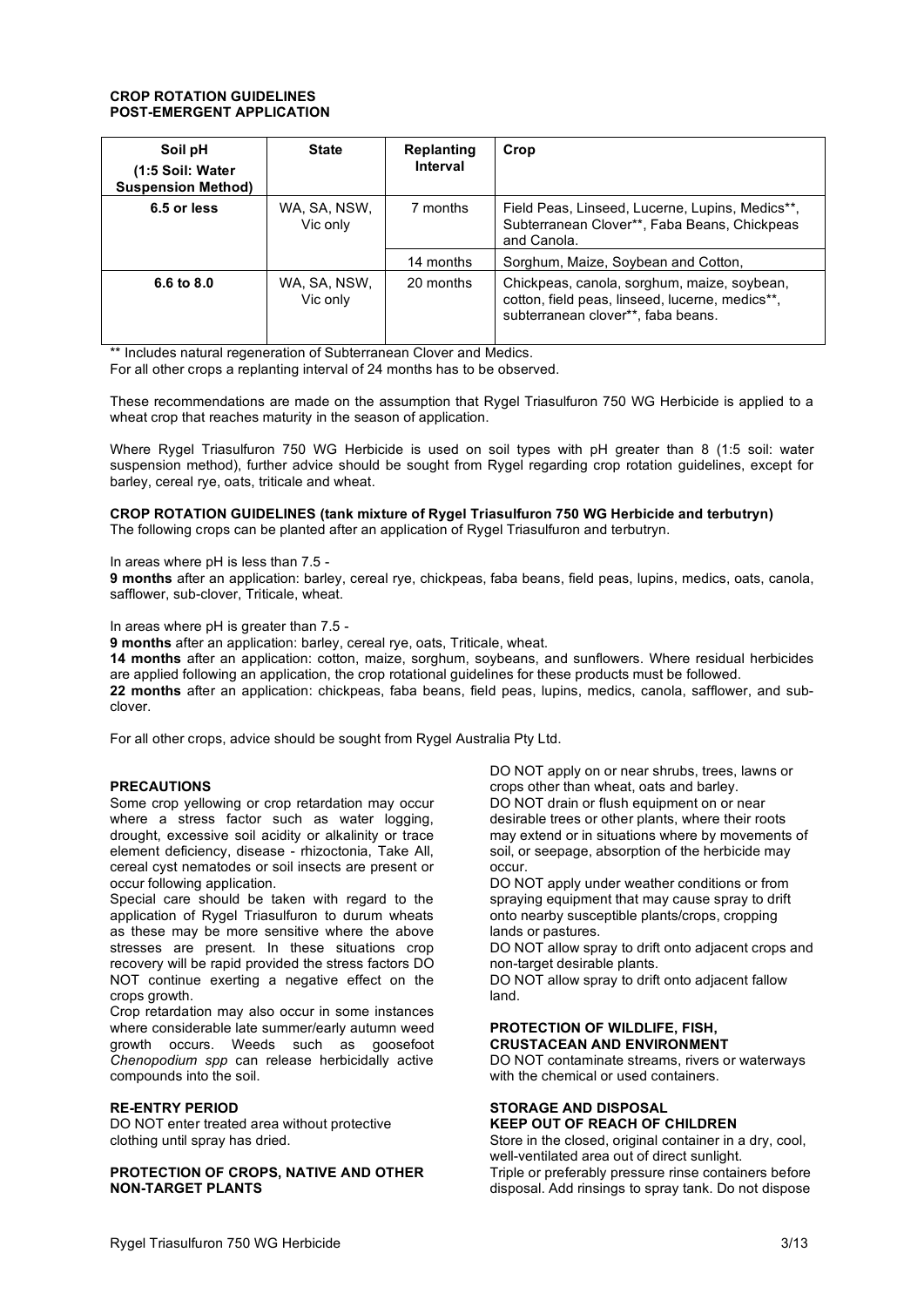of undiluted chemicals on site. Break, crush, puncture and bury the empty containers in a local authority landfill. If not available, bury the containers below 500mm in a disposal pit specifically marked and set up for this purpose clear of waterways, vegetation and roots. Empty containers and product should not be burnt.

## **FIRST AID**

If poisoning occurs, contact a doctor or Poisons Information Centre (Tel 13 11 26).

#### **MATERIAL SAFETY DATA SHEET**

Additional information is listed in the Material Safety Data Sheet that can be obtained from the supplier.

#### **CONDITIONS OF SALE**

The use of Rygel Triasulfuron 750 WG Herbicide being beyond the control of the manufacturer, no warranty expressed or implied is given by Rygel Australia Pty Ltd regarding its suitability, fitness or efficiency for any purpose for which it is used by the buyer, whether in accordance with the directions or not and Rygel Australia Pty Ltd accepts with no responsibility for any consequences whatsoever resulting from the use of this product.

# **In an Emergency Dial 000 Police or Fire Brigade**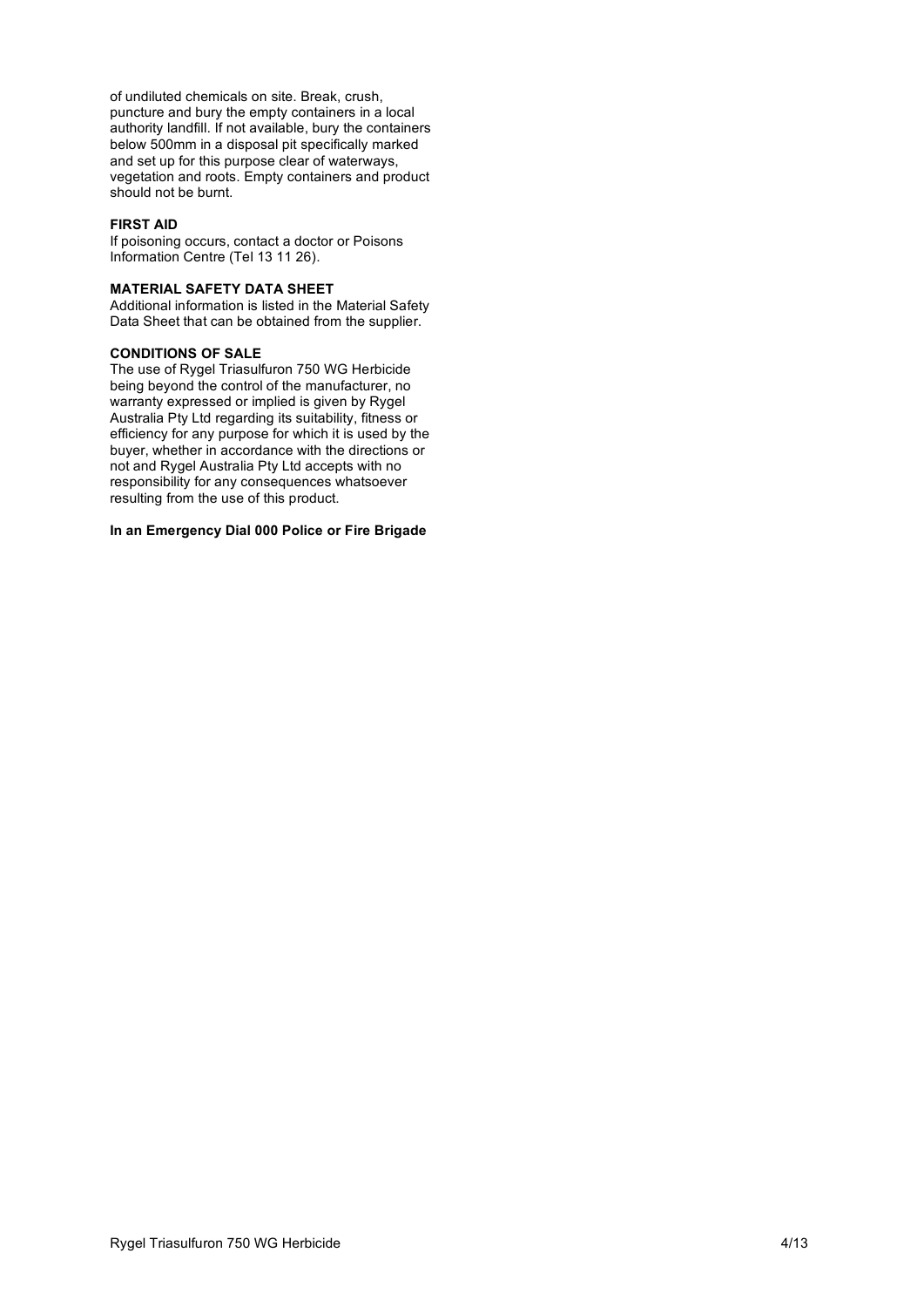#### **WESTERN AUSTRALIA ONLY PRE-EMERGENT APPLICATION RESTRAINTS:**

DO NOT apply to crops undersown with legumes.

| Crop                                               | <b>Weeds Controlled</b>                                                                                                                                                                                                                                                                                                            | Rate/ha                                                | <b>Critical Comments</b>                                                                                                                                                                                                                                                                                                                                                                                                                                                                                                                                                                                                                                           |
|----------------------------------------------------|------------------------------------------------------------------------------------------------------------------------------------------------------------------------------------------------------------------------------------------------------------------------------------------------------------------------------------|--------------------------------------------------------|--------------------------------------------------------------------------------------------------------------------------------------------------------------------------------------------------------------------------------------------------------------------------------------------------------------------------------------------------------------------------------------------------------------------------------------------------------------------------------------------------------------------------------------------------------------------------------------------------------------------------------------------------------------------|
| Wheat<br>$(\text{pre}$<br>emergent<br>application) | Burr Medic, Common Cotula,<br>Corn Gromwell, (White<br>Ironweed, Sheepweed),<br>Deadnettle, Denseflower<br>Fumitory, Hedge Mustard,<br>Indian Hedge Mustard,<br>Matricaria, Paterson's Curse,<br>Rough Poppy, Smallflower<br>Fumitory, Wards Weed, wild<br>Turnip, Yellow Burrweed<br>(Amsinckia), and suppression<br>of Crassula. | 30 <sub>g</sub>                                        | Apply to bare moist soil prior to sowing or at sowing<br>and incorporate by the sowing operation using low<br>profile 10 cm combine points. Application should not<br>be made to ridged or excessively cloddy soil. For<br>best results apply to moist soil, when follow up rain<br>is likely to occur within 7-10 days. In conservation<br>tillage situations where weeds and grasses have<br>emerged apply as a tank mixture with the<br>recommended rate of knockdown herbicide prior to<br>sowing.<br>When used on Kulin wheat on very acid soils (pH<br>5.5 in water) or under poor fertility conditions                                                      |
|                                                    | Annual Ryegrass, Capeweed,<br>Doublegee or Three Cornered<br>Jack (Spiny Emex), wireweed<br>and suppression of Wild<br>Radish and also of 60 80%<br>suppression of Soursob.                                                                                                                                                        | 35g                                                    | increases stem breakage may occur. Early season<br>crop retardation may occur where the product is<br>used on soils with a pH greater than 8, and which<br>are prone to zinc deficiency.                                                                                                                                                                                                                                                                                                                                                                                                                                                                           |
|                                                    | Annual Ryegrass, Corn<br>Gromwell, (White Ironweed,<br>Sheepweed), Deadnettle,<br>Hedge Mustard, Indian Hedge<br>Mustard, Prickly Lettuce<br>(Whipthistle), Smallflower<br>Fumitory, Wild Turnip,<br>Wireweed (Hogweed), Ward's<br>Weed                                                                                            | 10g to $15g$<br>plus 830mL of<br>480g/L<br>trifluralin | This mixture to be only used on alkaline soils where<br>the pH is greater than $8(1.5 \text{ soil} : \text{water suspension})$<br>method). For best results apply mix to bare moist<br>soil that has a minimum of trash and incorporate to<br>a depth of 5 cm just prior to sowing. Incorporation<br>should be made within 4 hours of application. Heavy<br>rainfall (greater than 50 mm) within 7 days of<br>application may affect efficacy especially at the 10g<br>rate. Late germination of some weeds eg. Annual<br>Ryegrass will not be controlled in seasons of above<br>average rainfall. Use the higher rate where high<br>density of weeds is expected. |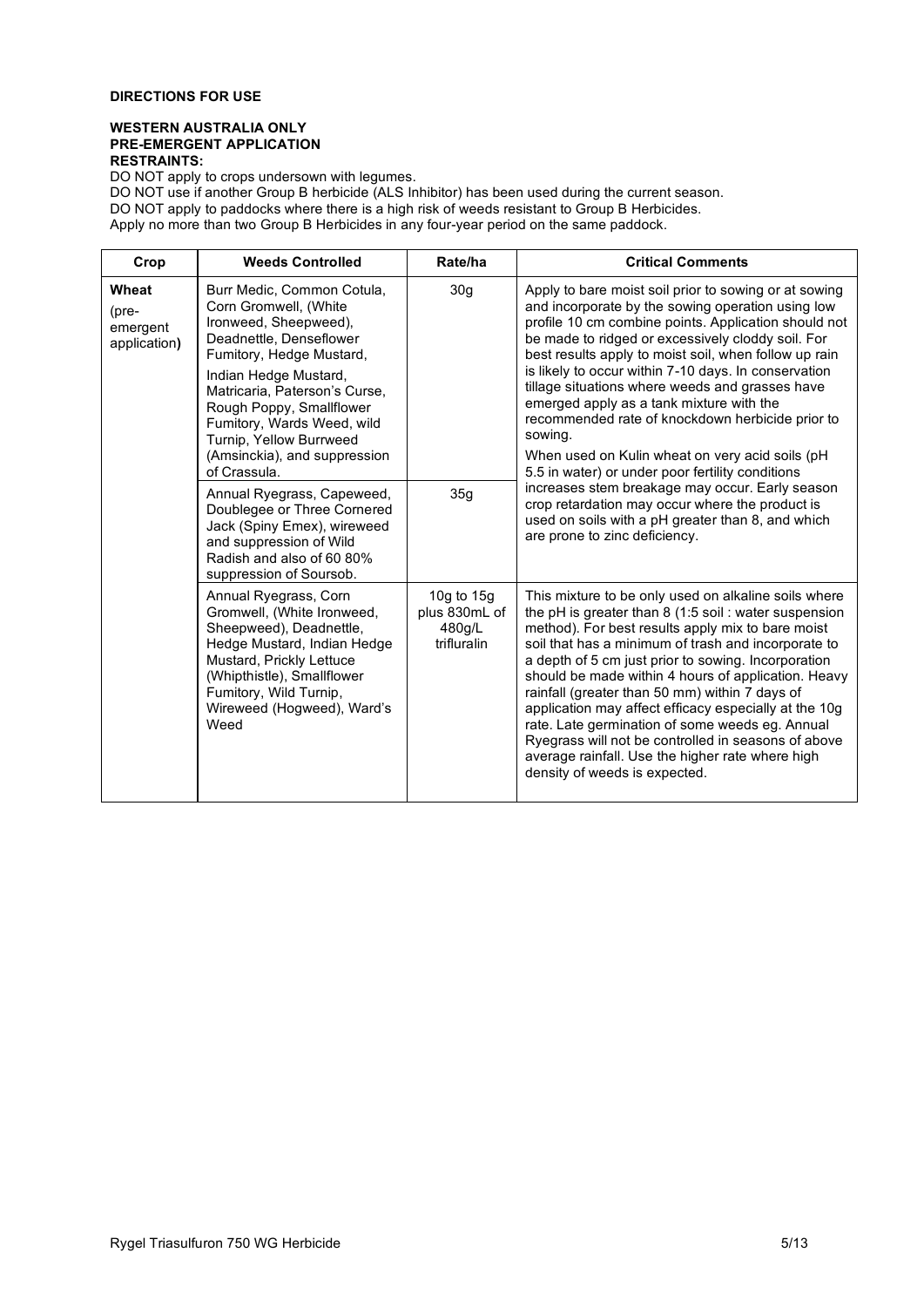# **WESTERN AUSTRALIA ONLY**

#### **POST-EMERGENT APPLICATION RESTRAINTS:**

DO NOT apply to crops undersown with legumes.

DO NOT spray when very dry conditions prevail.

DO NOT spray under dry frosty conditions.

DO NOT use if another Group B herbicide (ALS Inhibitor) has been used during the current season.

DO NOT apply to paddocks where there is a high risk of weeds resistant to Group B Herbicides.

Apply no more than two Group B Herbicides in any four-year period on the same paddock.

If RAIN FALLS within 6 hours of application, the effect could be diminished.

| Crop                                                                                       | <b>Weeds Controlled</b>                                                            | Rate/ha                                                                                                                            | <b>Critical Comments</b>                                                                                                                                                                                                                                                                                                                                                                                                                                                                                                                                                         |
|--------------------------------------------------------------------------------------------|------------------------------------------------------------------------------------|------------------------------------------------------------------------------------------------------------------------------------|----------------------------------------------------------------------------------------------------------------------------------------------------------------------------------------------------------------------------------------------------------------------------------------------------------------------------------------------------------------------------------------------------------------------------------------------------------------------------------------------------------------------------------------------------------------------------------|
| Wheat.<br>Oats.<br><b>Barley</b><br>(post-<br>emergent<br>application                      | <b>Wild Radish</b>                                                                 | 10-15g plus<br>crop oil at 1L<br>per 100L of<br>spray mixture<br>or surfactant at<br>recommended<br>label rates.                   | <b>EARLY POST EMERGENT APPLICATION: Spray</b><br>prior to the crop reaching mid-tillering (Zadoks 23)<br>and when Wild Radish is in the 2-6 leaf stage. Use<br>rates towards the lower end of the range, when<br>weeds are small and growing conditions ideal.<br>Spray only when weeds are actively growing.<br><b>LATE POST EMERGENT APPLICATION: Spray</b><br>during early flowering. DO NOT apply to the crop<br>during crop anthesis or flowering (Zadoks 60-69).<br>DO NOT spray on weeds under stress.<br><b>WARNING:</b> Application to oats may cause some<br>yellowing |
| Barley,<br>Oats.<br>Triticale,<br>wheat -<br>From 3 leaf<br>to early<br>tillering<br>stage | <b>Turnip Weed</b><br>Denseflower Fumitory, Hedge<br>Mustard, Smallflower Fumitory | $6.5g +$<br>300mL500 SC<br>terbutryn<br>$6.5g + 300mL$<br>500 SC<br>terbutryn to<br>$10g + 440mL$<br>500 SC<br>terbutryn           | Spray when weeds are in 2 to 6 leaf stage (up to 6<br>node/leaflet for field peas, 10 leaflet for vetch),<br>except 2 to 4 leaf for Doublegee. Use the rates<br>towards the lower end of the range (where<br>applicable) when weeds are small and soil<br>conditions are very moist.<br>Spray only when weeds are actively growing.                                                                                                                                                                                                                                              |
|                                                                                            | Ball Mustard, Field peas<br>(volunteer)<br>Deadnettle<br>Australian Crassula.      | 10g + 440mL<br>500 SC<br>terbutryn<br>$10g + 440mL$<br>500 SC<br>terbutryn to<br>13g + 600mL<br>500 SC<br>terbutryn<br>13g + 600mL | Spray only after good rain and when topsoil is moist.<br>Best results are obtained when good soil moisture<br>has been present since planting.                                                                                                                                                                                                                                                                                                                                                                                                                                   |
|                                                                                            | Doublegee or Three cornered<br>Jack (Spiny Emex), Volunteer<br>Lupins.             | 500 SC<br>terbutryn                                                                                                                |                                                                                                                                                                                                                                                                                                                                                                                                                                                                                                                                                                                  |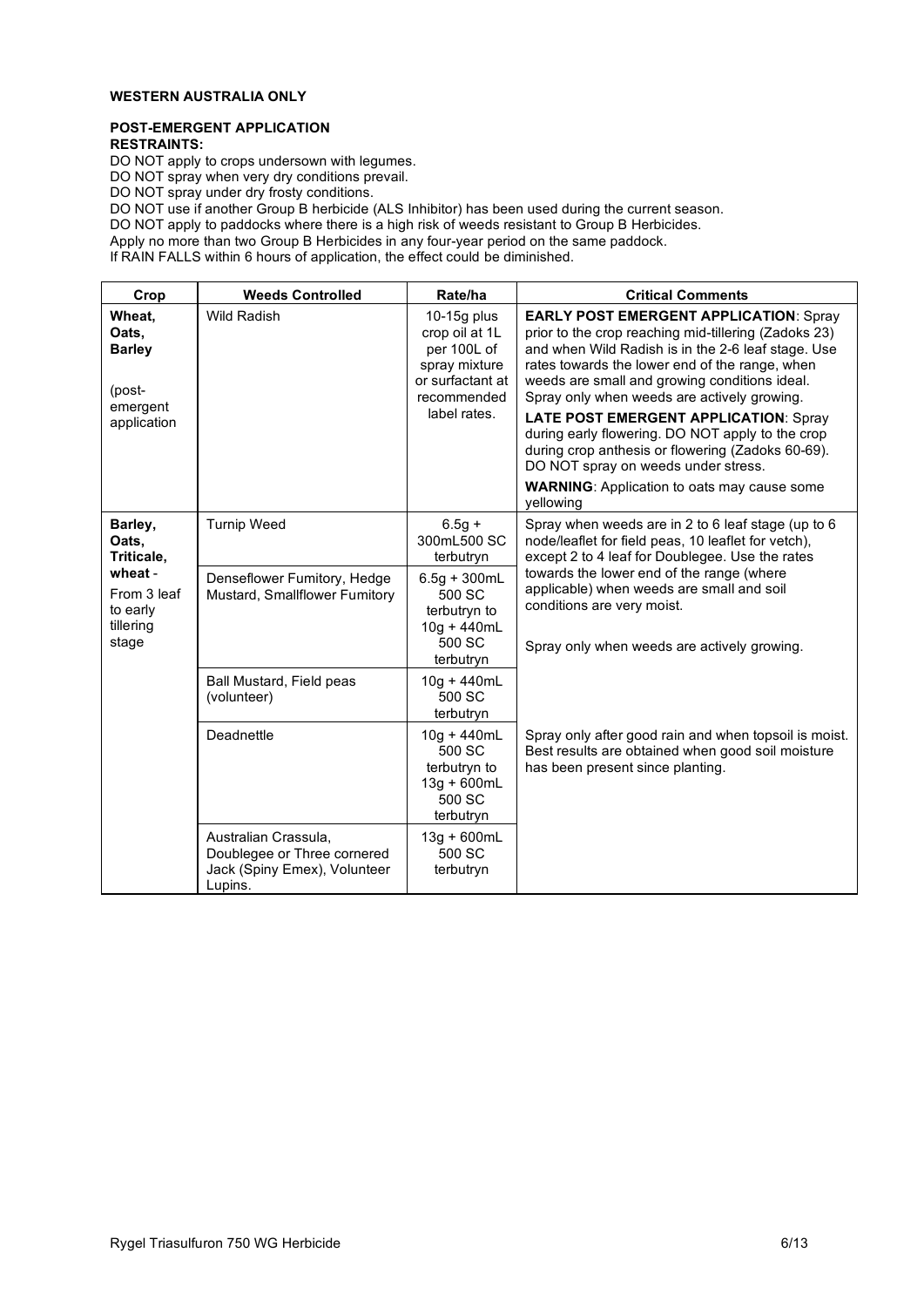# **SOUTH AUSTRALIA ONLY**

# **PRE-EMERGENT APPLICATION RESTRAINTS:**

DO NOT apply to crops undersown with legumes.

| Crop  | <b>Weeds Controlled</b>                                                                                                                                                                                                                                                                                                         | Rate/ha                                                                                                                                                                                                                                                                                                                                                                                                                                                                                                | <b>Critical Comments</b>                                                                                                                                                                                                                                                                                                                                                                                                                                                                                                                                                                                                                            |
|-------|---------------------------------------------------------------------------------------------------------------------------------------------------------------------------------------------------------------------------------------------------------------------------------------------------------------------------------|--------------------------------------------------------------------------------------------------------------------------------------------------------------------------------------------------------------------------------------------------------------------------------------------------------------------------------------------------------------------------------------------------------------------------------------------------------------------------------------------------------|-----------------------------------------------------------------------------------------------------------------------------------------------------------------------------------------------------------------------------------------------------------------------------------------------------------------------------------------------------------------------------------------------------------------------------------------------------------------------------------------------------------------------------------------------------------------------------------------------------------------------------------------------------|
| Wheat | 30 <sub>g</sub><br>Ball Mustard, Burr Medic, Corn<br>Gromwell (White Ironweed,<br>Sheepweed), Deadnettle,<br>Denseflower Fumitory, Hedge<br>Mustard, Indian Hedge<br>Mustard, Prickly Lettuce,<br>Smallflower Fumitory,<br>Stemless Thistle, Vetch, Wild<br>Turnip, Yellow Burrweed<br>(Amsinckia), Rough Poppy,<br>Wards Weed. | Apply to bare moist soil prior to sowing or at sowing<br>and incorporate by the sowing operation using low<br>profile 10 cm combine points. Application should not<br>be made to ridged or excessively cloddy soil. For<br>best results apply to moist soil, when follow up rain<br>is likely to occur within 7-10 days. In conservation<br>tillage situations where weeds and grasses have<br>emerged apply as a tank mixture with the<br>recommended rate of knockdown herbicide prior to<br>sowing. |                                                                                                                                                                                                                                                                                                                                                                                                                                                                                                                                                                                                                                                     |
|       | Annual Ryegrass, Capeweed,<br>Three cornered Jack or<br>Doublegee (Spiny Emex),<br>Volunteer Chickpeas, Faba<br>Beans and Field Peas,<br>Wireweed, and suppression of<br>Wild Radish, also 60-80%<br>control of Soursob and<br>suppression of remaining<br>plants. Suppression of<br>Skeleton Weed.                             | 35g                                                                                                                                                                                                                                                                                                                                                                                                                                                                                                    | Rygel Triasulfuron will provide good control of<br>volunteer grain legumes, however a small<br>proportion of plants may survive and require an<br>overspray to eliminate the potential for grain<br>contamination.<br>For Skeleton Weed a significant degree of control<br>will be achieved on soil types of a predominantly<br>sandy clay loam mixture with a pH greater than 8.<br>Best control is observed where Skeleton Weed<br>germinates in the very early stages of the crop.<br>Surviving plants will be stunted.                                                                                                                          |
|       | Annual Ryegrass, Corn<br>Gromwell, (White Ironweed,<br>Sheepweed), Deadnettle,<br>Hedge Mustard, Indian Hedge<br>Mustard, Prickly Lettuce<br>(Whipthistle), Smallflower<br>Fumitory, Wild Turnip,<br>Wireweed (Hogweed), Ward's<br>Weed                                                                                         | 10g to 15g<br>plus 830mL of<br>480g/L<br>trifluralin                                                                                                                                                                                                                                                                                                                                                                                                                                                   | This mixture to be only used on alkaline soils where<br>the pH is greater than $8$ (1:5 soil : water suspension<br>method). For best results apply mix to bare moist<br>soil that has a minimum of trash and incorporate to<br>a depth of 5 cm just prior to sowing. Incorporation<br>should be made within 4 hours of application. Heavy<br>rainfall (greater than 50 mm) within 7 days of<br>application may affect efficacy especially at the 10g<br>rate. Late germination of some weeds eg. Annual<br>Ryegrass will not be controlled in seasons of above<br>average rainfall. Use the higher rate where high<br>density of weeds is expected. |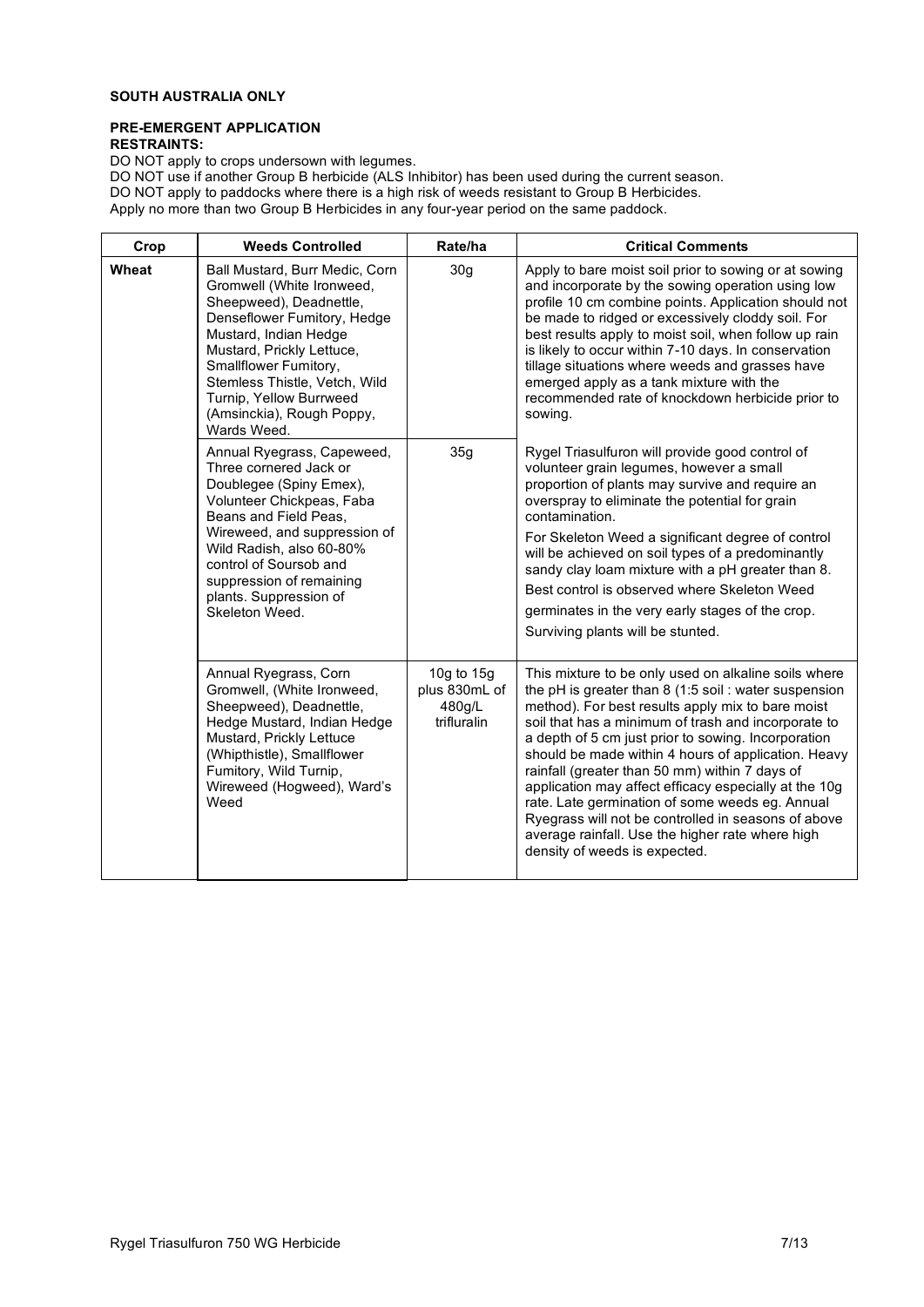# **SOUTH AUSTRALIA ONLY**

#### **POST-EMERGENT APPLICATION RESTRAINTS:**

DO NOT apply to crops undersown with legumes.

DO NOT spray when very dry conditions prevail.

DO NOT spray under dry frosty conditions.

DO NOT use if another Group B herbicide (ALS Inhibitor) has been used during the current season.

DO NOT apply to paddocks where there is a high risk of weeds resistant to Group B Herbicides.

Apply no more than two Group B Herbicides in any four-year period on the same paddock.

If RAIN FALLS within 6 hours of application, the effect could be diminished.

| Crop                                                                     | <b>Weeds Controlled</b>                                                                                                     | Rate/ha                                                                                                       | <b>Critical Comments</b>                                                                                                                                                                                                                                        |
|--------------------------------------------------------------------------|-----------------------------------------------------------------------------------------------------------------------------|---------------------------------------------------------------------------------------------------------------|-----------------------------------------------------------------------------------------------------------------------------------------------------------------------------------------------------------------------------------------------------------------|
| Wheat,<br>Oats,<br><b>Barley</b><br>Late Post<br>emergent<br>application | <b>Wild Radish</b>                                                                                                          | 15g plus crop<br>oil at 1L per<br>100L of spray<br>mixture or<br>surfactant at<br>recommended<br>label rates. | <b>LATE POST EMERGENT APPLICATION: Spray</b><br>during early flowering. DO NOT apply to the crop<br>during crop anthesis or flowering (Zadoks 60-69).<br>DO NOT spray on weeds under stress.<br><b>WARNING:</b> Application to oats may cause some<br>yellowing |
| Barley,<br>Oats.<br>Triticale,<br>wheat -                                | Faba Beans (volunteer), Long<br>Fruited Turnip, Long Headed<br>Poppy, Paterson's Curse,<br><b>Turnip Weed</b>               | $6.5q + 300mL$<br>500 SC<br>terbutryn                                                                         | Spray when weeds are in 2 to 6 leaf stage (up to 6<br>node/leaflet for field peas, 10 leaflet for vetch),<br>except 2 to 4 leaf for Doublegee. Use the rates<br>towards the lower end of the range (where                                                       |
| From 3 leaf<br>to early<br>tillering<br>stage                            | Hedge Mustard, Indian Hedge<br>Mustard, Wild Turnip                                                                         | $6.5g + 300mL$<br>500 SC<br>terbutryn to<br>$10g + 440mL$<br>500 SC<br>terbutryn                              | applicable) when weeds are small and soil<br>conditions are very moist.<br>Spray only when weeds are actively growing.                                                                                                                                          |
|                                                                          | Ball Mustard, Crassula, Medic,<br>Prickly Lettuce (Whipthistle)                                                             | $10q + 440mL$<br>500 SC<br>terbutryn                                                                          | Spray only after good rain and when topsoil is moist.<br>Best results are obtained when good soil moisture<br>has been present since planting.                                                                                                                  |
|                                                                          | Field peas (volunteer), wild<br>Radish                                                                                      | $10q + 440mL$<br>500 SC<br>terbutryn to<br>$13g + 600mL$<br>500 SC<br>terbutryn                               |                                                                                                                                                                                                                                                                 |
|                                                                          | Volunteer Lupins, Doublegee<br>or Three Cornered Jack (Spiny<br>Emex), Vetch, Wireweed (less<br>than 3 leaves) suppression. | $13g + 600mL$<br>500 SC<br>terbutryn                                                                          |                                                                                                                                                                                                                                                                 |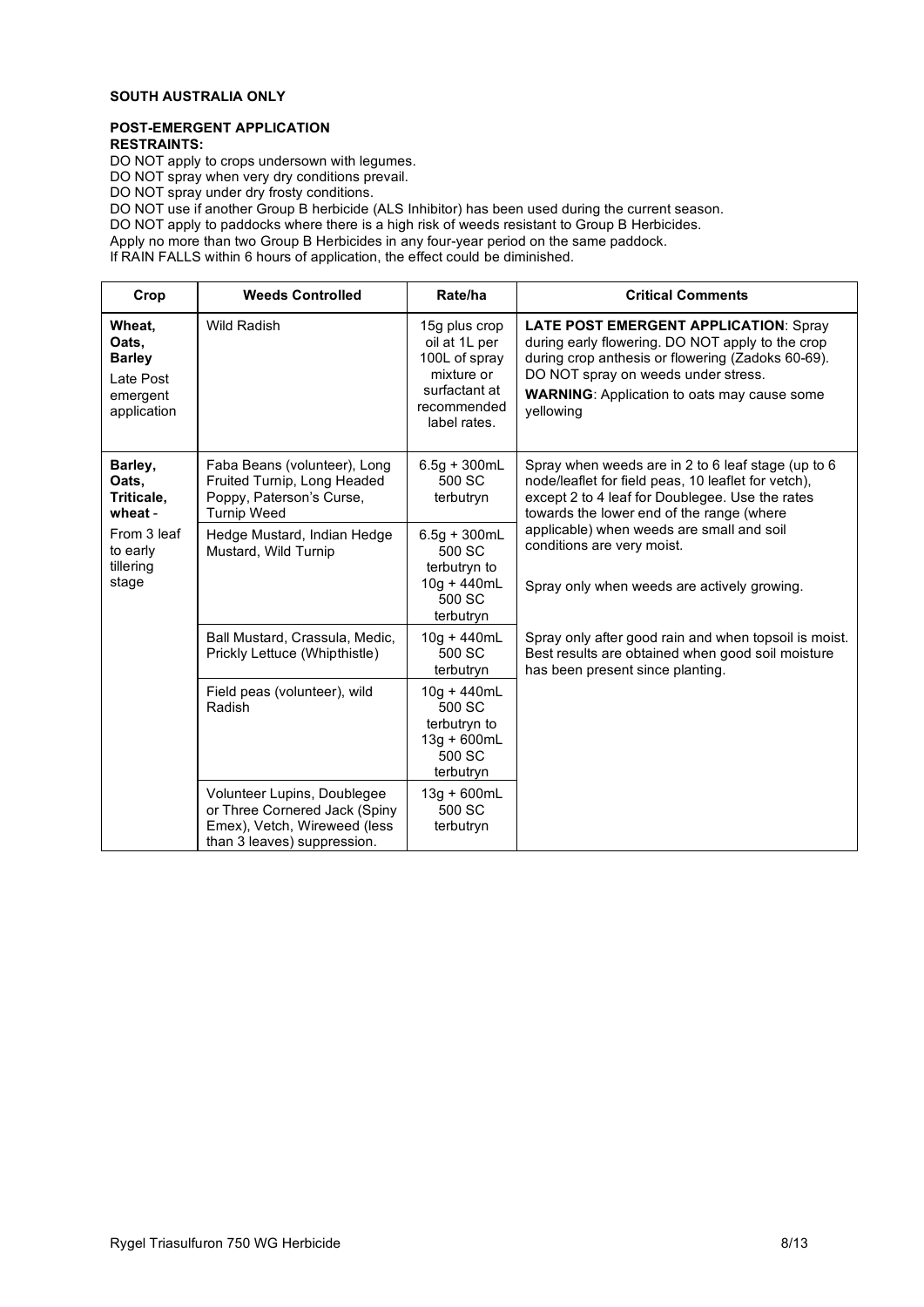# **NEW SOUTH WALES ONLY**

# **PRE-EMERGENT APPLICATION RESTRAINTS:**

DO NOT apply to crops undersown with legumes.

| Crop  | <b>Weeds Controlled</b>                                                                                                                                                                                                                                                                                                                                                                                                                                 | Rate/ha                                              | <b>Critical Comments</b>                                                                                                                                                                                                                                                                                                                                                                                                                                                                                                                                                                                                                            |
|-------|---------------------------------------------------------------------------------------------------------------------------------------------------------------------------------------------------------------------------------------------------------------------------------------------------------------------------------------------------------------------------------------------------------------------------------------------------------|------------------------------------------------------|-----------------------------------------------------------------------------------------------------------------------------------------------------------------------------------------------------------------------------------------------------------------------------------------------------------------------------------------------------------------------------------------------------------------------------------------------------------------------------------------------------------------------------------------------------------------------------------------------------------------------------------------------------|
| Wheat | <b>Black Bindweed (Climbing</b><br>Buckwheat), Burr Medic,<br>Common Cotula, Corn<br>Gromwell, (White Ironweed,<br>Sheepweed), Deadnettle,<br>Denseflower Fumitory, Hedge<br>Mustard, Indian Hedge<br>Mustard, Lesser Swinecress,<br>Paterson's Curse, Prickly<br>Lettuce, Rough Poppy,<br>Smallflower Fumitory,<br>Sowthistle, Stagger Weed,<br>Turnip Weed, Wild Turnip,<br>Yellow Burrweed (Amsinckia),<br>and suppression of Variegated<br>Thistle. | 30 <sub>g</sub>                                      | Apply to bare moist soil prior to sowing or at sowing<br>and incorporate by the sowing operation using low<br>profile 10 cm combine points.<br>Application should not be made to ridged or<br>excessively cloddy soil.<br>For best results apply to moist soil, when follow up<br>rain is likely to occur within 7-10 days.<br>In conservation tillage situations where weeds and<br>grasses have emerged apply as a tank mixture with<br>the recommended rate of knockdown herbicide prior<br>to sowing.<br>For best results, for Paradoxa Grass control apply to<br>dry soil before the sowing rain.                                              |
|       | Annual Ryegrass, Capeweed,<br>Doublegee or Three Cornered<br>Jack (Spiny Emex), Paradoxa<br>Grass (Annual Phalaris),<br>Wireweed and suppression of<br>Wild Radish and Mexican<br>Poppy                                                                                                                                                                                                                                                                 | 35g                                                  |                                                                                                                                                                                                                                                                                                                                                                                                                                                                                                                                                                                                                                                     |
|       | Annual Ryegrass, Corn<br>Gromwell, (White Ironweed,<br>Sheepweed), Deadnettle,<br>Hedge Mustard, Indian Hedge<br>Mustard, Prickly Lettuce<br>(Whipthistle), Smallflower<br>Fumitory, Wild Turnip,<br>Wireweed (Hogweed), Ward's<br>Weed                                                                                                                                                                                                                 | 10g to 15g<br>plus 830mL of<br>480g/L<br>trifluralin | This mixture to be only used on alkaline soils where<br>the pH is greater than $8$ (1:5 soil : water suspension<br>method). For best results apply mix to bare moist<br>soil that has a minimum of trash and incorporate to<br>a depth of 5 cm just prior to sowing. Incorporation<br>should be made within 4 hours of application. Heavy<br>rainfall (greater than 50 mm) within 7 days of<br>application may affect efficacy especially at the 10g<br>rate. Late germination of some weeds eg. Annual<br>Ryegrass will not be controlled in seasons of above<br>average rainfall. Use the higher rate where high<br>density of weeds is expected. |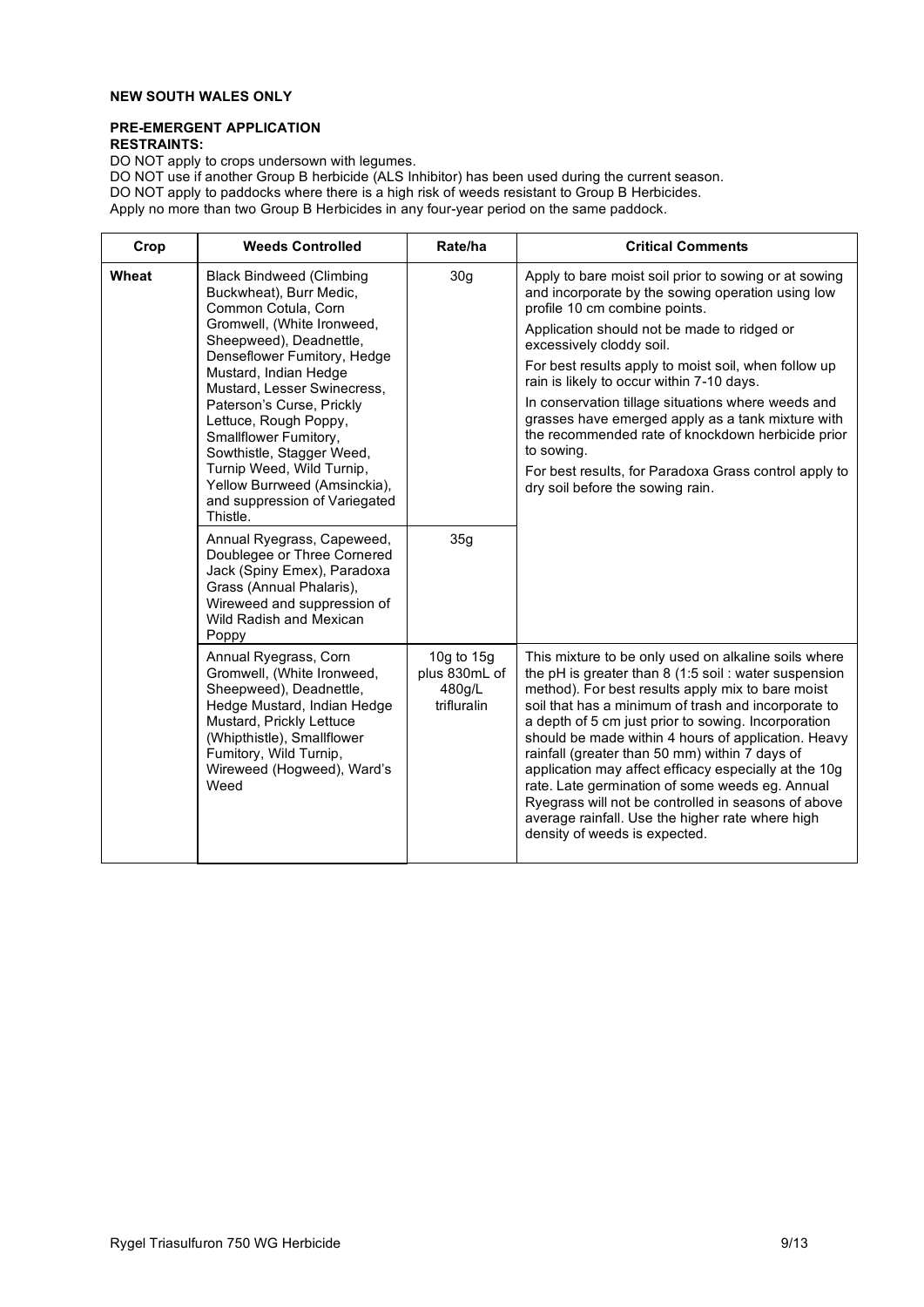# **NEW SOUTH WALES ONLY**

#### **POST-EMERGENT APPLICATION RESTRAINTS:**

DO NOT apply to crops undersown with legumes.

DO NOT spray when very dry conditions prevail.

DO NOT spray under dry frosty conditions.

DO NOT use if another Group B herbicide (ALS Inhibitor) has been used during the current season.

DO NOT apply to paddocks where there is a high risk of weeds resistant to Group B Herbicides.

Apply no more than two Group B Herbicides in any four-year period on the same paddock.

If RAIN FALLS within 6 hours of application, the effect could be diminished.

| Crop                                                                       | <b>Weeds Controlled</b>                                                                                                        | Rate/ha                                                                                                       | <b>Critical Comments</b>                                                                                                                                                                                                                                        |
|----------------------------------------------------------------------------|--------------------------------------------------------------------------------------------------------------------------------|---------------------------------------------------------------------------------------------------------------|-----------------------------------------------------------------------------------------------------------------------------------------------------------------------------------------------------------------------------------------------------------------|
| Wheat,<br>Oats,<br><b>Barley</b><br>(Late Post<br>emergent<br>application) | <b>Wild Radish</b>                                                                                                             | 15g plus crop<br>oil at 1L per<br>100L of spray<br>mixture or<br>surfactant at<br>recommended<br>label rates. | <b>LATE POST EMERGENT APPLICATION: Spray</b><br>during early flowering. DO NOT apply to the crop<br>during crop anthesis or flowering (Zadoks 60-69).<br>DO NOT spray on weeds under stress.<br><b>WARNING:</b> Application to oats may cause some<br>yellowing |
| Barley,<br>Oats,<br>Triticale,                                             | <b>Turnip Weed</b>                                                                                                             | $6.5g + 300mL$<br>500 SC<br>terbutryn                                                                         | Spray when weeds are in 2 to 6 leaf stage (up to 6<br>node/leaflet for field peas, 10 leaflet for vetch),<br>except 2 to 4 leaf for Doublegee. Use the rates                                                                                                    |
| wheat -<br>From 3 leaf<br>to early<br>tillering<br>stage                   | Hedge Mustard, Indian Hedge<br>Mustard, London Rocket, Wild<br>Turnip                                                          | $6.5g + 300mL$<br>500 SC<br>terbutryn to<br>$10g + 440mL$<br>500 SC<br>terbutryn                              | towards the lower end of the range (where<br>applicable) when weeds are small and soil<br>conditions are very moist.<br>Spray only when weeds are actively growing.                                                                                             |
|                                                                            | <b>Black Bindweed (Climbing</b><br>Buckwheat), Faba Beans<br>(volunteer), Field peas<br>(volunteer), Medic, Shepherds<br>Purse | $10q + 440mL$<br>500 SC<br>terbutryn                                                                          | Spray only after good rain and when top soil is<br>moist.                                                                                                                                                                                                       |
|                                                                            | Deadnettle, Mexican Poppy,<br><b>Wild Radish</b>                                                                               | $10g + 440mL$<br>500 SC<br>terbutryn to<br>$13g + 600mL$<br>500 SC<br>terbutryn                               | Best results are obtained when good soil moisture<br>has been present since planting.                                                                                                                                                                           |
|                                                                            | Coreopsis, Sunflower<br>(volunteer), Vetch                                                                                     | $13g + 600mL$<br>500 SC<br>terbutryn                                                                          |                                                                                                                                                                                                                                                                 |

# **QUEENSLAND ONLY**

# **PRE-EMERGENT APPLICATION**

**RESTRAINTS**

DO NOT apply to crops undersown with legumes.

| Crop  | <b>Weeds Controlled</b>                                                                                                                                                                                                        | Rate/ha | <b>Critical Comments</b>                                                                                                                                                                                                                                                                                                           |
|-------|--------------------------------------------------------------------------------------------------------------------------------------------------------------------------------------------------------------------------------|---------|------------------------------------------------------------------------------------------------------------------------------------------------------------------------------------------------------------------------------------------------------------------------------------------------------------------------------------|
| Wheat | African Turnip Weed, Black<br>Bindweed (Climbing<br>Buckwheat), Corn Gromwell,<br>(White Ironweed, Sheepweed).<br>Deadnettle, Denseflower<br>Fumitory, Hedge Mustard,<br>Indian Hedge Mustard, New<br>Zealand Spinach, Prickly | 30q     | Apply to weed free soil prior to sowing or at sowing<br>and incorporate by the sowing operation using low<br>profile 10cm combine points.<br>Application should not be made to ridged or<br>excessively cloddy soil.<br>For best results apply when follow up rain is likely to<br>occur within 7-10 days. In conservation tillage |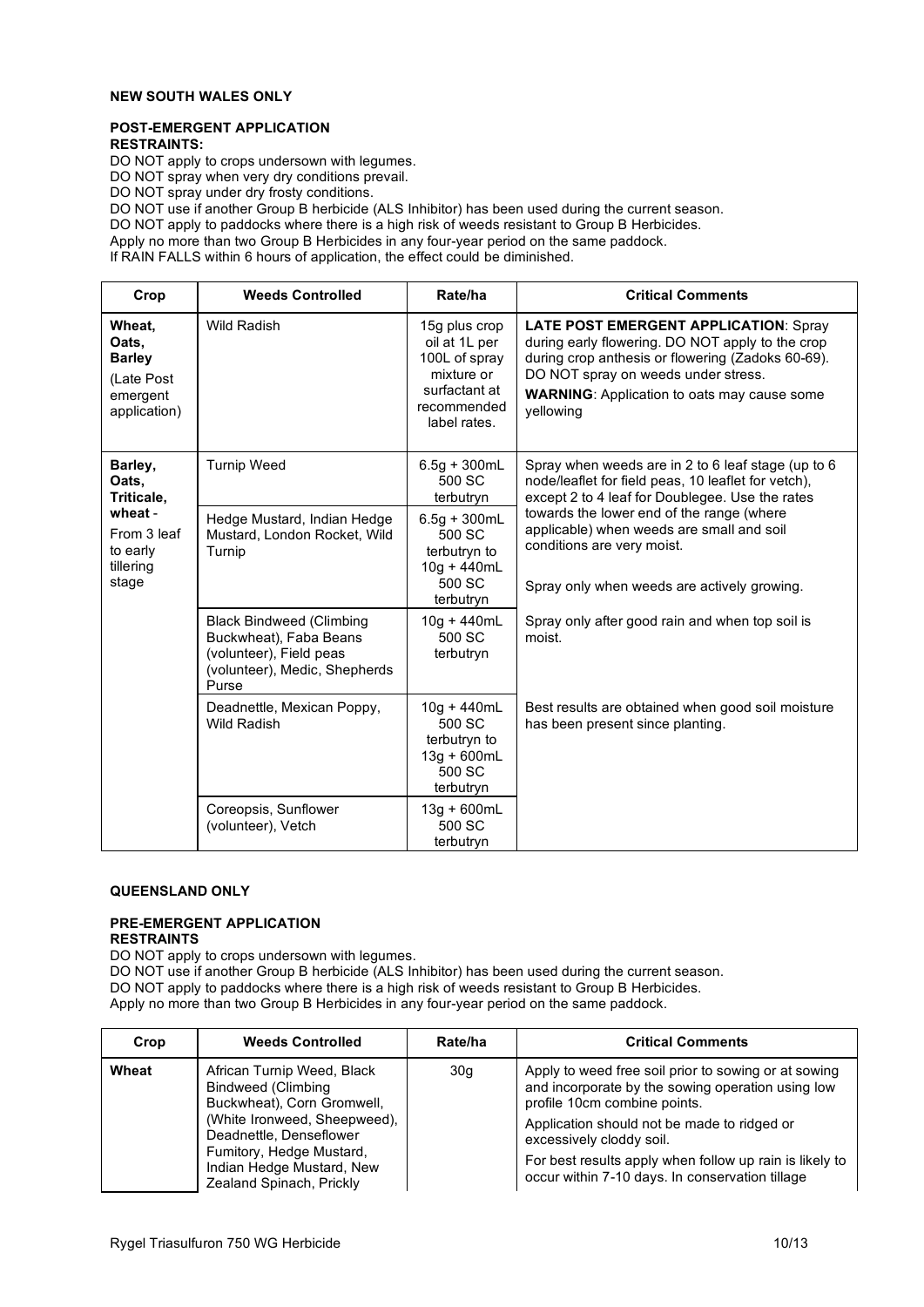| Lettuce, Slender Celery,<br><b>Smallflower Fumitory, Turnip</b><br>Weed, Yellow Burrweed<br>(Amsinckia)                                                                                       |     | situations where weeds and grasses have emerged<br>apply as a tank mixture with the recommended rate<br>of knockdown herbicide prior to sowing. |
|-----------------------------------------------------------------------------------------------------------------------------------------------------------------------------------------------|-----|-------------------------------------------------------------------------------------------------------------------------------------------------|
| Annual Ryegrass, Common<br>Peppercress, Doublegee or<br>Three Cornered Jack (Spiny<br>Emex), London Rocket,<br>Paradoxa Grass, Stagger<br>Weed and suppression of Wild<br>Radish and Wireweed | 35q | For Paradoxa Grass control, apply to dry soil before<br>the sowing rain.                                                                        |

# **QUEENSLAND ONLY**

#### **POST-EMERGENT APPLICATION RESTRAINTS**

DO NOT apply to crops undersown with legumes.

DO NOT spray when very dry conditions prevail.

DO NOT spray under dry frosty conditions.

DO NOT use if another Group B herbicide (ALS Inhibitor) has been used during the current season.

DO NOT apply to paddocks where there is a high risk of weeds resistant to Group B Herbicides.

Apply no more than two Group B Herbicides in any four-year period on the same paddock.

If RAIN FALLS within 6 hours of application, the effect could be diminished.

| Crop                                                                        | <b>Weeds Controlled</b>                                                                | Rate/ha                                                                 | <b>Critical Comments</b>                                                                                                                                                                            |
|-----------------------------------------------------------------------------|----------------------------------------------------------------------------------------|-------------------------------------------------------------------------|-----------------------------------------------------------------------------------------------------------------------------------------------------------------------------------------------------|
| Barley, Oats,<br>Triticale,<br>wheat -<br>From 3 leaf to<br>early tillering | <b>Turnip Weed</b>                                                                     | $6.5g + 300mL 500$<br>SC terbutryn                                      | Spray when weeds are in 2 to 6 leaf stage (up<br>to 6 node/leaflet for field peas, 10 leaflet for<br>vetch), except 2 to 4 leaf for Doublegee. Use<br>the rates towards the lower end of the range. |
| stage                                                                       | Denseflower Fumitory, Indian<br>Hedge Mustard, Smallflower<br>Fumitory, Wild Turnip    | $6.5g + 300mL 500$<br>SC terbutryn to 10g<br>+440mL 500 SC<br>terbutryn | (where applicable) when weeds are small and<br>soil conditions are very moist.<br>Spray only when weeds are actively growing.                                                                       |
|                                                                             | <b>Black Bindweed (Climbing</b><br>Buckwheat), London Rocket                           | $10g + 440mL$ 500 SC<br>terbutryn                                       | Best results are obtained when good soil<br>moisture has been present since planting.                                                                                                               |
|                                                                             | 10g + 440mL 500 SC<br>Wild Radish<br>terbutryn to $13q +$<br>600mL 500 SC<br>terbutryn |                                                                         |                                                                                                                                                                                                     |
|                                                                             | Coreopsis, Corn Gromwell<br>(Sheepweed or White<br>(ronweed)                           | 13g + 600mL 500 SC<br>terbutryn                                         |                                                                                                                                                                                                     |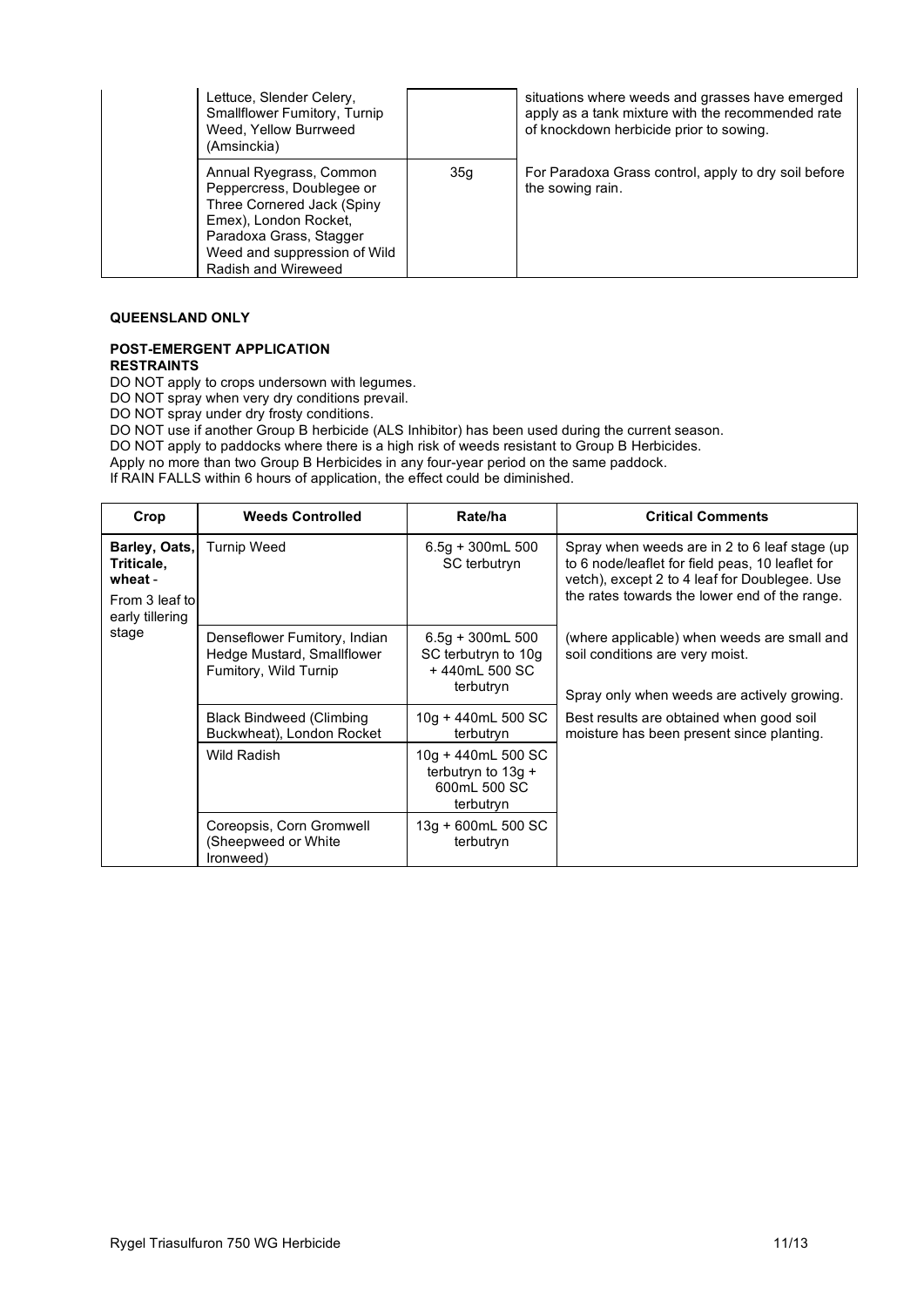# **VICTORIA ONLY**

#### **PRE-EMERGENT APPLICATION RESTRAINTS**

DO NOT apply to crops undersown with legumes.

| <b>Weeds Controlled</b>                                                                                                                                                                                                                    | Rate/ha                                                                                 | <b>Critical Comments</b>                                                                                                                                                                                                                                                                                                                                                                                                                                                                                                                                                                                                                          |
|--------------------------------------------------------------------------------------------------------------------------------------------------------------------------------------------------------------------------------------------|-----------------------------------------------------------------------------------------|---------------------------------------------------------------------------------------------------------------------------------------------------------------------------------------------------------------------------------------------------------------------------------------------------------------------------------------------------------------------------------------------------------------------------------------------------------------------------------------------------------------------------------------------------------------------------------------------------------------------------------------------------|
| Wheat<br>Annual Ryegrass, Burr Medic,<br>Capeweed, Corn Gromwell,<br>emergent                                                                                                                                                              | 30 to 35g                                                                               | Apply to bare moist soil prior to sowing or at sowing<br>and incorporate by the sowing operation using low<br>profile 10cm combine points.                                                                                                                                                                                                                                                                                                                                                                                                                                                                                                        |
| Indian Hedge Mustard, Prickly<br>Lettuce (Whipthistle),<br>Smallflower Fumitory,                                                                                                                                                           |                                                                                         | Applications should not be made to ridged or<br>excessively cloddy soil. Use rates towards the lower<br>end of the range where broadleaf weeds are the<br>major problem.                                                                                                                                                                                                                                                                                                                                                                                                                                                                          |
| Beans and Field Peas, Wild<br>Turnip, Wireweed (Hogweed),<br>Yellow Burrweed (Amsinckia)<br>and suppression of Wild<br>Radish and Skeleton Weed                                                                                            |                                                                                         | Use the higher rate where Capeweed, Volunteer<br>Chickpeas, Faba Beans and Field Peas, Wild<br>Radish and Wireweed are the problem. Rygel<br>Triasulfuron will provide good control of volunteer<br>grain legumes, however a small proportion of plants<br>may survive and require an overspray to eliminate<br>the potential for grain contamination.                                                                                                                                                                                                                                                                                            |
|                                                                                                                                                                                                                                            |                                                                                         | For best results apply to moist soil when follow up<br>rain is likely to occur within 7-10 days. Use the lower<br>rate (30g/ha) on sandy clay loams with a pH greater<br>than 8.5.                                                                                                                                                                                                                                                                                                                                                                                                                                                                |
|                                                                                                                                                                                                                                            |                                                                                         | For Skeleton Weed a significant degree of control<br>will be achieved on soil types of a predominantly<br>sandy clay loam mixture with a pH greater than 8.<br>Best control is observed where Skeleton Weed<br>germinates in the very early stages of the crop.<br>Surviving plants will be stunted.                                                                                                                                                                                                                                                                                                                                              |
| Annual Ryegrass, Corn<br>Gromwell (White Ironweed,<br>Sheepweed), Deadnettle,<br>Hedge Mustard, Indian Hedge,<br>Mustard, Prickly Lettuce,<br>(Whipthistle), Smallflower,<br>Fumitory, Wild Turnip,<br>Wireweed (Hogweed), Ward's<br>Weed. | 10g-15g plus<br>830mL/ha of<br>480g/L<br>trifluralin                                    | This mixture to be only used on alkaline soils where<br>pH is greater than 8 (1:5 Soil: Water suspension<br>method). For best results apply mix to bare moist<br>soil that has a minimum of trash and incorporate to<br>a depth of 5cm just prior to sowing. Incorporation<br>should be made within 4 hours of application. Heavy<br>rainfall (greater than 50mm) within 7 days of<br>application may affect efficacy especially at the<br>10g/ha rate. Late germination of some weeds eg.<br>Annual Ryegrass will not be controlled in seasons of<br>above average rainfall.<br>Use the higher rate where heavy density of weeds is<br>expected. |
|                                                                                                                                                                                                                                            | (White Ironweed, Sheepweed),<br>Deadnettle, Hedge Mustard,<br>Volunteer Chickpeas, Faba |                                                                                                                                                                                                                                                                                                                                                                                                                                                                                                                                                                                                                                                   |